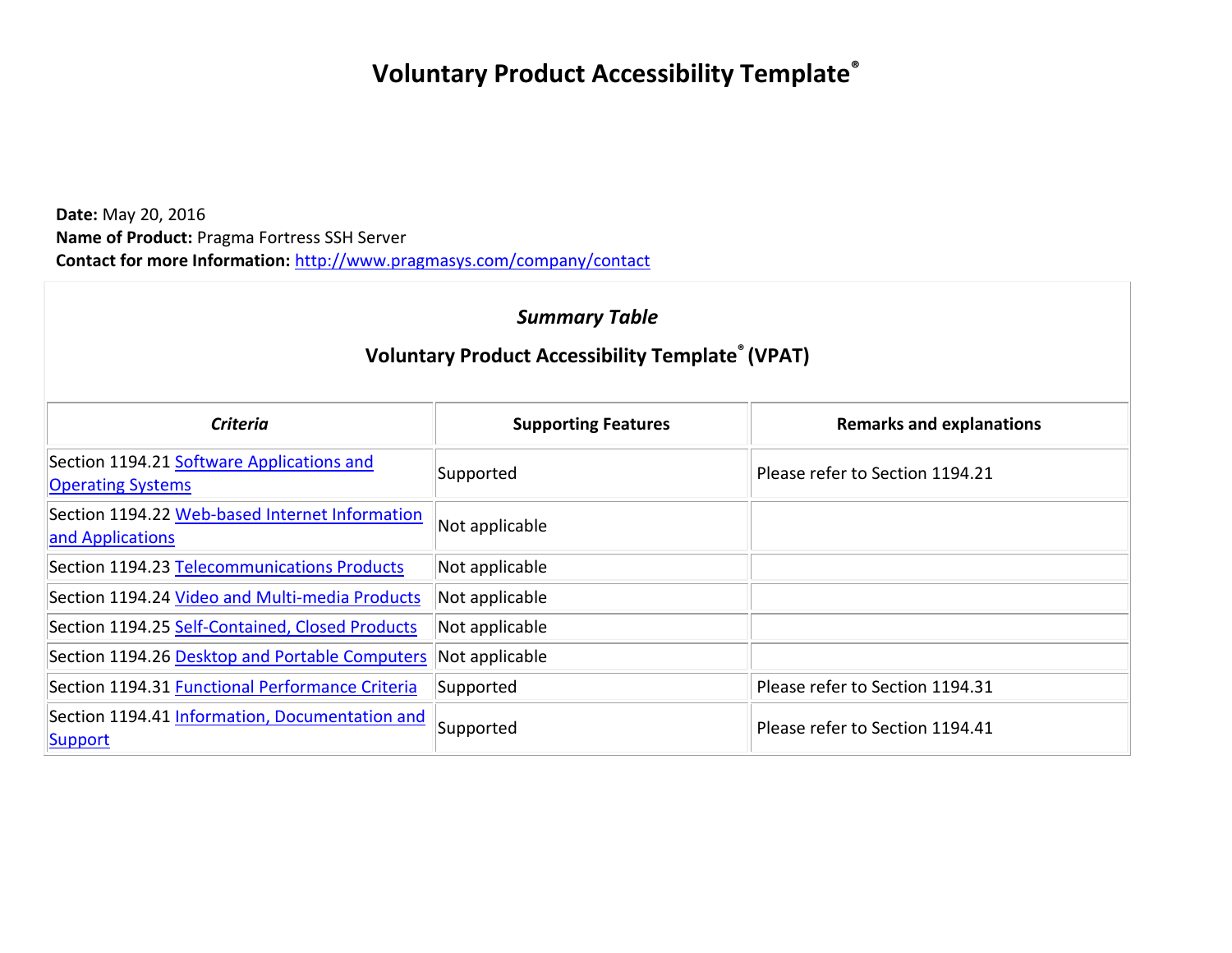# **Section 1194.21 Software Applications and Operating Systems - Detail**

| <b>Criteria</b>                                                                                                                                                                                                                                                                                                                                                                                                                                                                                                                                                              | <b>Supporting Features</b> | <b>Remarks and explanations</b>                                                                 |
|------------------------------------------------------------------------------------------------------------------------------------------------------------------------------------------------------------------------------------------------------------------------------------------------------------------------------------------------------------------------------------------------------------------------------------------------------------------------------------------------------------------------------------------------------------------------------|----------------------------|-------------------------------------------------------------------------------------------------|
| (a) When software is designed to run on a system that has a<br>keyboard, product functions shall be executable from a keyboard<br>where the function itself or the result of performing a function<br>can be discerned textually.                                                                                                                                                                                                                                                                                                                                            | Supported                  | Pragma Fortress SSH Server follows the<br>Microsoft Windows standard for this<br>functionality. |
| (b) Applications shall not disrupt or disable activated features of<br>other products that are identified as accessibility features, where<br>those features are developed and documented according to<br>industry standards. Applications also shall not disrupt or disable<br>activated features of any operating system that are identified as<br>accessibility features where the application programming<br>interface for those accessibility features has been documented by<br>the manufacturer of the operating system and is available to the<br>product developer. | Supported                  | Pragma Fortress SSH Server follows the<br>Microsoft Windows standard for this<br>functionality. |
| $(c)$ A well-defined on-screen indication of the current focus shall<br>be provided that moves among interactive interface elements as<br>the input focus changes. The focus shall be programmatically<br>exposed so that Assistive Technology can track focus and focus<br>changes.                                                                                                                                                                                                                                                                                         | Supported                  | Pragma Fortress SSH Server follows the<br>Microsoft Windows standard for this<br>functionality. |
| (d) Sufficient information about a user interface element<br>including the identity, operation and state of the element shall be<br>available to Assistive Technology. When an image represents a<br>program element, the information conveyed by the image must<br>also be available in text.                                                                                                                                                                                                                                                                               | Supported                  | Pragma Fortress SSH Server follows the<br>Microsoft Windows standard for this<br>functionality. |
| (e) When bitmap images are used to identify controls, status<br>indicators, or other programmatic elements, the meaning<br>assigned to those images shall be consistent throughout an                                                                                                                                                                                                                                                                                                                                                                                        | Supported                  | Pragma Fortress SSH Server follows the<br>Microsoft Windows standard for this<br>functionality. |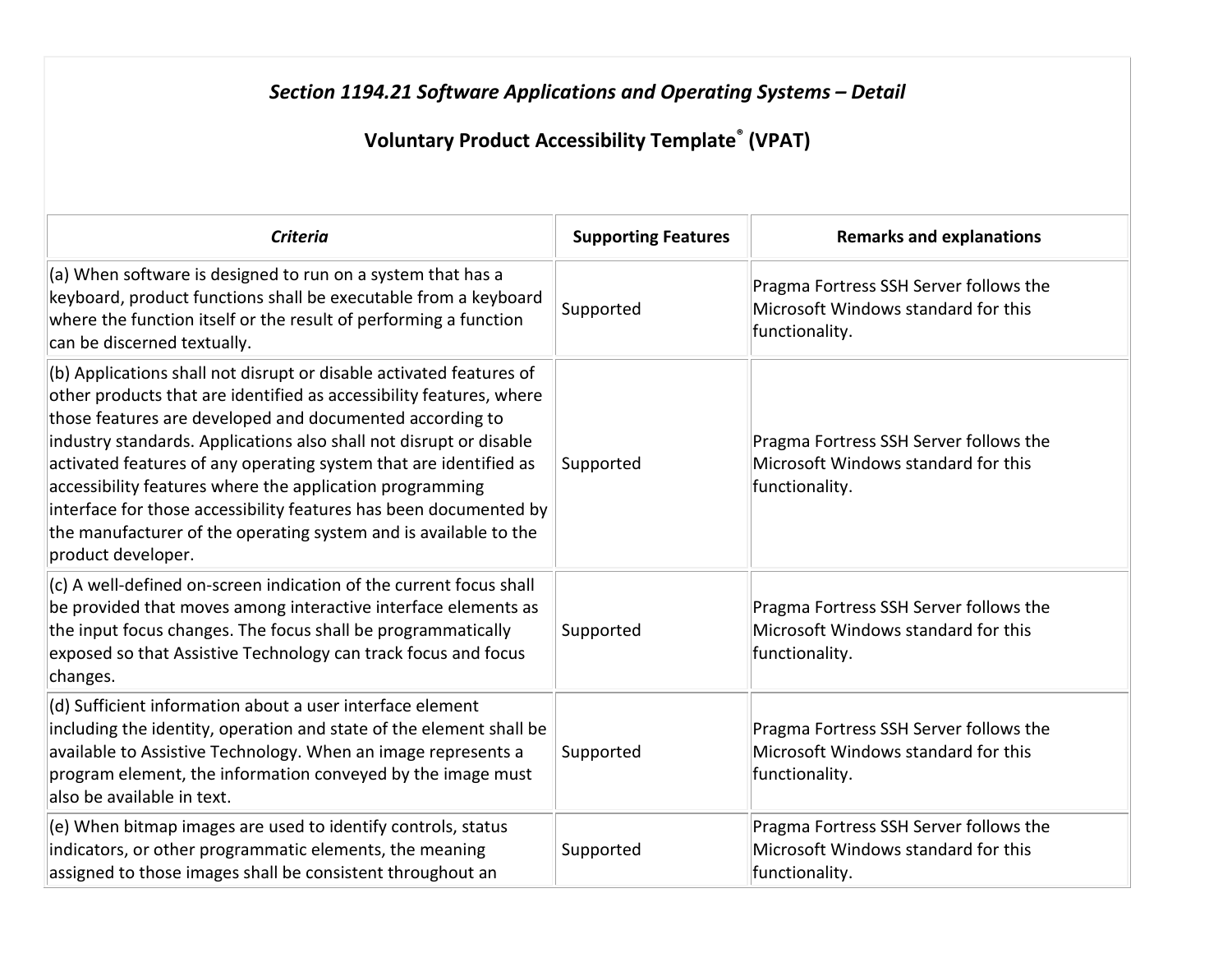| application's performance.                                                                                                                                                                                                                              |                |                                                                                                 |
|---------------------------------------------------------------------------------------------------------------------------------------------------------------------------------------------------------------------------------------------------------|----------------|-------------------------------------------------------------------------------------------------|
| (f) Textual information shall be provided through operating<br>system functions for displaying text. The minimum information<br>that shall be made available is text content, text input caret<br>location, and text attributes.                        | Supported      | Pragma Fortress SSH Server follows the<br>Microsoft Windows standard for this<br>functionality. |
| (g) Applications shall not override user selected contrast and<br>color selections and other individual display attributes.                                                                                                                             | Supported      | Pragma Fortress SSH Server follows the<br>Microsoft Windows standard for this<br>functionality. |
| (h) When animation is displayed, the information shall be<br>displayable in at least one non-animated presentation mode at<br>the option of the user.                                                                                                   | Not applicable | Animation is not a feature of Pragma Fortress<br>SSH Server.                                    |
| (i) Color coding shall not be used as the only means of conveying<br>information, indicating an action, prompting a response, or<br>distinguishing a visual element.                                                                                    | Supported      | Pragma Fortress SSH Server follows the<br>Microsoft Windows standard for this<br>functionality. |
| (j) When a product permits a user to adjust color and contrast<br>settings, a variety of color selections capable of producing a range<br>of contrast levels shall be provided.                                                                         | Supported      | Pragma Fortress SSH Server follows the<br>Microsoft Windows standard for this<br>functionality. |
| (k) Software shall not use flashing or blinking text, objects, or<br>other elements having a flash or blink frequency greater than 2<br>Hz and lower than 55 Hz.                                                                                        | Supported      | Pragma Fortress SSH Server follows the<br>Microsoft Windows standard for this<br>functionality. |
| (I) When electronic forms are used, the form shall allow people<br>using Assistive Technology to access the information, field<br>elements, and functionality required for completion and<br>submission of the form, including all directions and cues. | Not Applicable |                                                                                                 |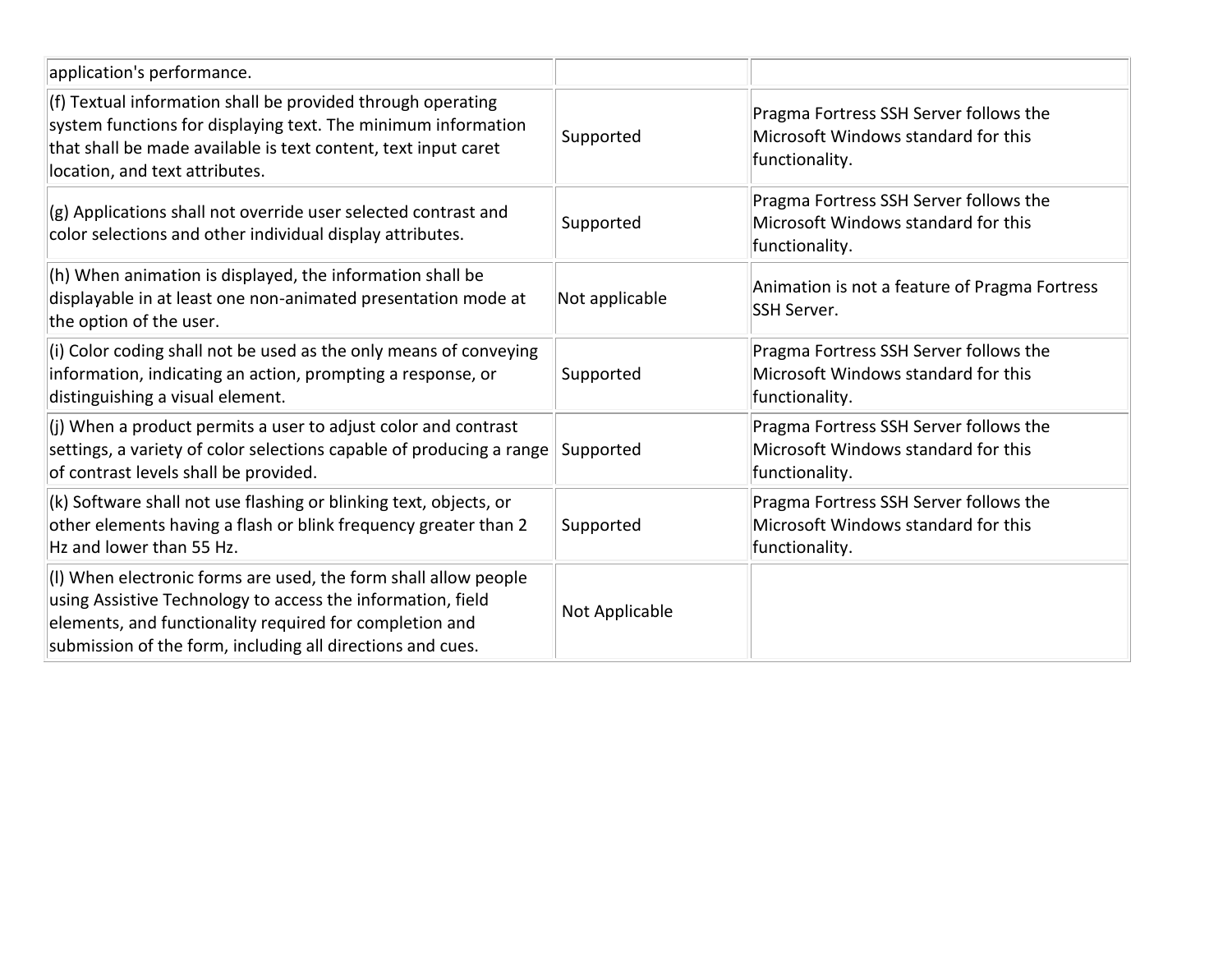# *Section 1194.22 Web-based Internet information and applications – Detail*

| <b>Criteria</b>                                                                                                                                                                                                                                                                                              | <b>Supporting Features</b> | <b>Remarks and explanations</b> |
|--------------------------------------------------------------------------------------------------------------------------------------------------------------------------------------------------------------------------------------------------------------------------------------------------------------|----------------------------|---------------------------------|
| (a) A text equivalent for every non-text element shall be provided<br>(e.g., via "alt", "longdesc", or in element content).                                                                                                                                                                                  | Not Applicable             |                                 |
| (b) Equivalent alternatives for any multimedia presentation shall<br>be synchronized with the presentation.                                                                                                                                                                                                  | Not Applicable             |                                 |
| (c) Web pages shall be designed so that all information conveyed<br>with color is also available without color, for example from<br>context or markup.                                                                                                                                                       | Not Applicable             |                                 |
| (d) Documents shall be organized so they are readable without<br>requiring an associated style sheet.                                                                                                                                                                                                        | Not Applicable             |                                 |
| (e) Redundant text links shall be provided for each active region<br>of a server-side image map.                                                                                                                                                                                                             | Not Applicable             |                                 |
| (f) Client-side image maps shall be provided instead of server-side<br>image maps except where the regions cannot be defined with an<br>available geometric shape.                                                                                                                                           | Not Applicable             |                                 |
| (g) Row and column headers shall be identified for data tables.                                                                                                                                                                                                                                              | Not Applicable             |                                 |
| (h) Markup shall be used to associate data cells and header cells<br>for data tables that have two or more logical levels of row or<br>column headers.                                                                                                                                                       | Not Applicable             |                                 |
| (i) Frames shall be titled with text that facilitates frame<br>identification and navigation                                                                                                                                                                                                                 | Not Applicable             |                                 |
| (j) Pages shall be designed to avoid causing the screen to flicker<br>with a frequency greater than 2 Hz and lower than 55 Hz.                                                                                                                                                                               | Not Applicable             |                                 |
| (k) A text-only page, with equivalent information or functionality,<br>shall be provided to make a web site comply with the provisions<br>of this part, when compliance cannot be accomplished in any<br>other way. The content of the text-only page shall be updated<br>whenever the primary page changes. | Not Applicable             |                                 |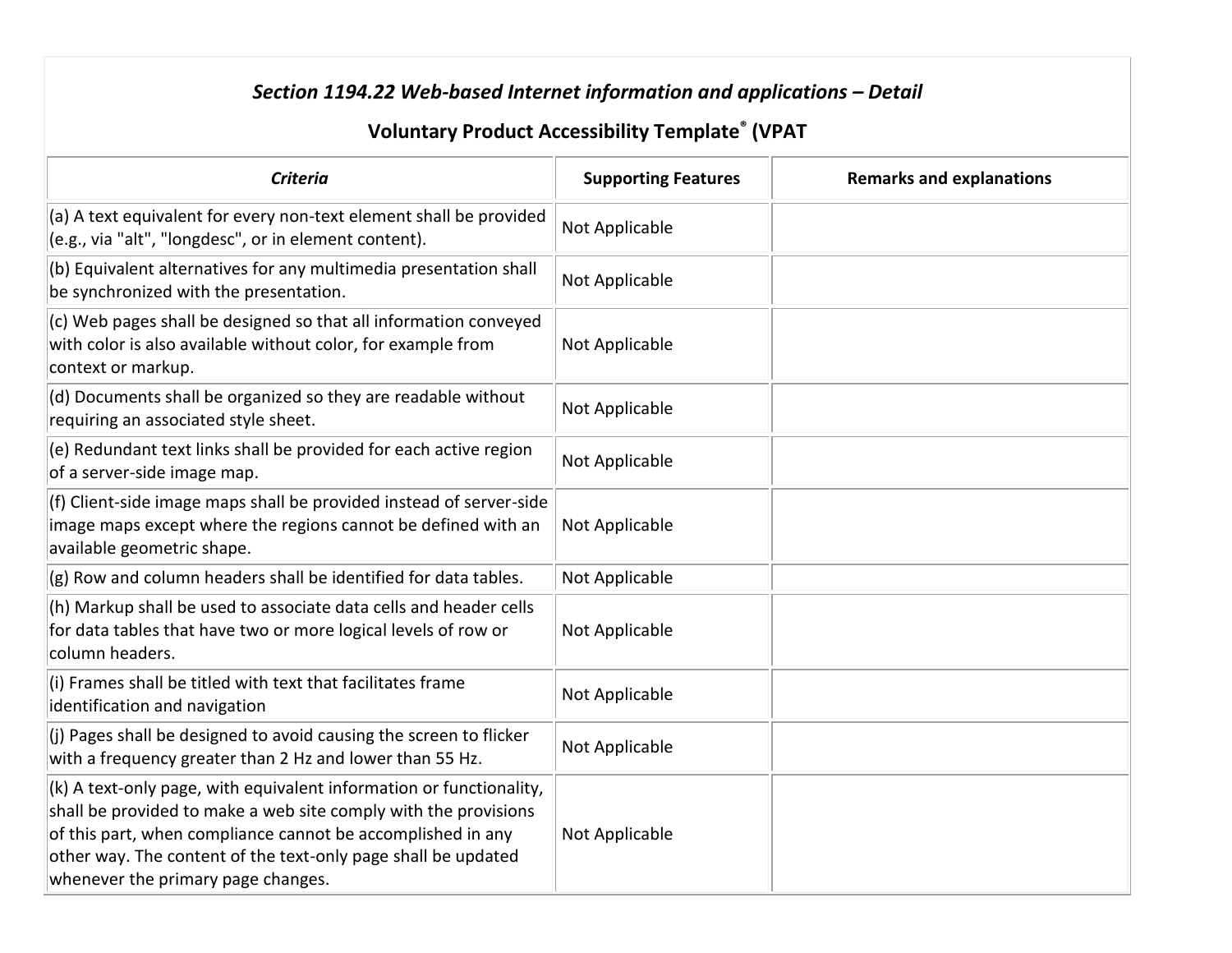| $\vert$ (I) When pages utilize scripting languages to display content, or to<br>create interface elements, the information provided by the script<br>shall be identified with functional text that can be read by<br>Assistive Technology.                                               | Not Applicable |  |
|------------------------------------------------------------------------------------------------------------------------------------------------------------------------------------------------------------------------------------------------------------------------------------------|----------------|--|
| $\vert$ (m) When a web page requires that an applet, plug-in or other<br>application be present on the client system to interpret page<br>content, the page must provide a link to a plug-in or applet that<br>complies with $§1194.21(a)$ through (I).                                  | Not Applicable |  |
| $(n)$ When electronic forms are designed to be completed on-line,<br>the form shall allow people using Assistive Technology to access<br>the information, field elements, and functionality required for<br>completion and submission of the form, including all directions<br>and cues. | Not Applicable |  |
| $ $ (o) A method shall be provided that permits users to skip<br>repetitive navigation links.                                                                                                                                                                                            | Not Applicable |  |
| $ $ (p) When a timed response is required, the user shall be alerted<br>and given sufficient time to indicate more time is required.                                                                                                                                                     | Not Applicable |  |

# *Section 1194.23 Telecommunications Products – Detail*

| Criteria                                                                                                                                                                                                                                                                                                                                                        | <b>Supporting Features</b> | <b>Remarks and explanations</b> |
|-----------------------------------------------------------------------------------------------------------------------------------------------------------------------------------------------------------------------------------------------------------------------------------------------------------------------------------------------------------------|----------------------------|---------------------------------|
| $\parallel$ (a) Telecommunications products or systems which provide a<br>function allowing voice communication and which do not<br>themselves provide a TTY functionality shall provide a standard<br>non-acoustic connection point for TTYs. Microphones shall be<br>capable of being turned on and off to allow the user to intermix<br>speech with TTY use. | Not Applicable             |                                 |
| $\vert$ (b) Telecommunications products which include voice<br>communication functionality shall support all commonly used                                                                                                                                                                                                                                      | Not Applicable             |                                 |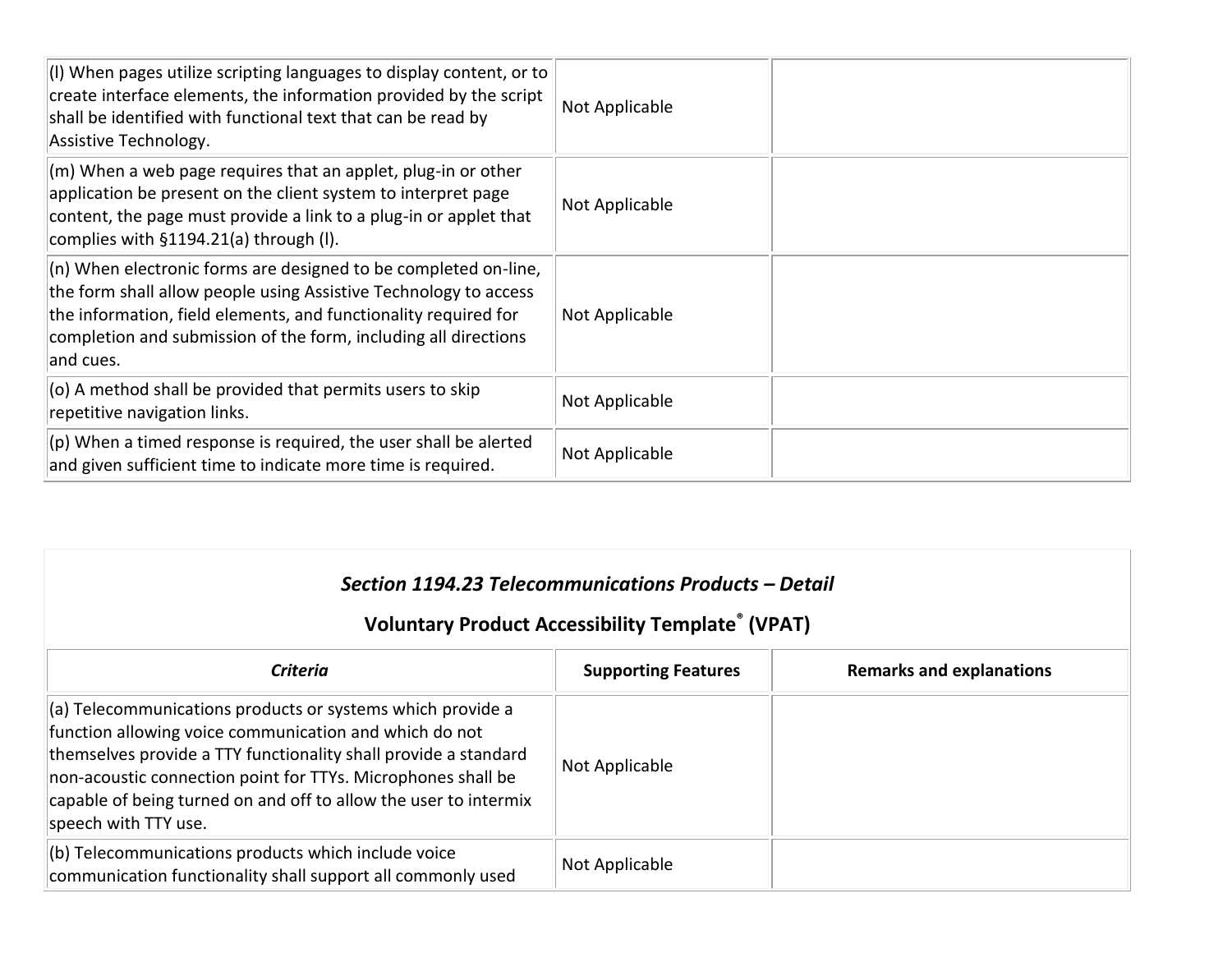| cross-manufacturer non-proprietary standard TTY signal<br>protocols.                                                                                                                                                                                                                                                           |                |  |
|--------------------------------------------------------------------------------------------------------------------------------------------------------------------------------------------------------------------------------------------------------------------------------------------------------------------------------|----------------|--|
| (c) Voice mail, auto-attendant, and interactive voice response<br>telecommunications systems shall be usable by TTY users with<br>their TTYs.                                                                                                                                                                                  | Not Applicable |  |
| (d) Voice mail, messaging, auto-attendant, and interactive voice<br>response telecommunications systems that require a response<br>from a user within a time interval, shall give an alert when the<br>time interval is about to run out, and shall provide sufficient time<br>for the user to indicate more time is required. | Not Applicable |  |
| (e) Where provided, caller identification and similar<br>telecommunications functions shall also be available for users of<br>TTYs, and for users who cannot see displays.                                                                                                                                                     | Not Applicable |  |
| (f) For transmitted voice signals, telecommunications products<br>shall provide a gain adjustable up to a minimum of 20 dB. For<br>incremental volume control, at least one intermediate step of 12<br>dB of gain shall be provided.                                                                                           | Not Applicable |  |
| (g) If the telecommunications product allows a user to adjust the<br>receive volume, a function shall be provided to automatically<br>reset the volume to the default level after every use.                                                                                                                                   | Not Applicable |  |
| (h) Where a telecommunications product delivers output by an<br>audio transducer which is normally held up to the ear, a means<br>for effective magnetic wireless coupling to hearing technologies<br>shall be provided.                                                                                                       | Not Applicable |  |
| (i) Interference to hearing technologies (including hearing aids,<br>cochlear implants, and assistive listening devices) shall be<br>reduced to the lowest possible level that allows a user of hearing<br>technologies to utilize the telecommunications product.                                                             | Not Applicable |  |
| (i) Products that transmit or conduct information or<br>communication, shall pass through cross-manufacturer, non-<br>proprietary, industry-standard codes, translation protocols,<br>formats or other information necessary to provide the<br>information or communication in a usable format. Technologies                   | Not Applicable |  |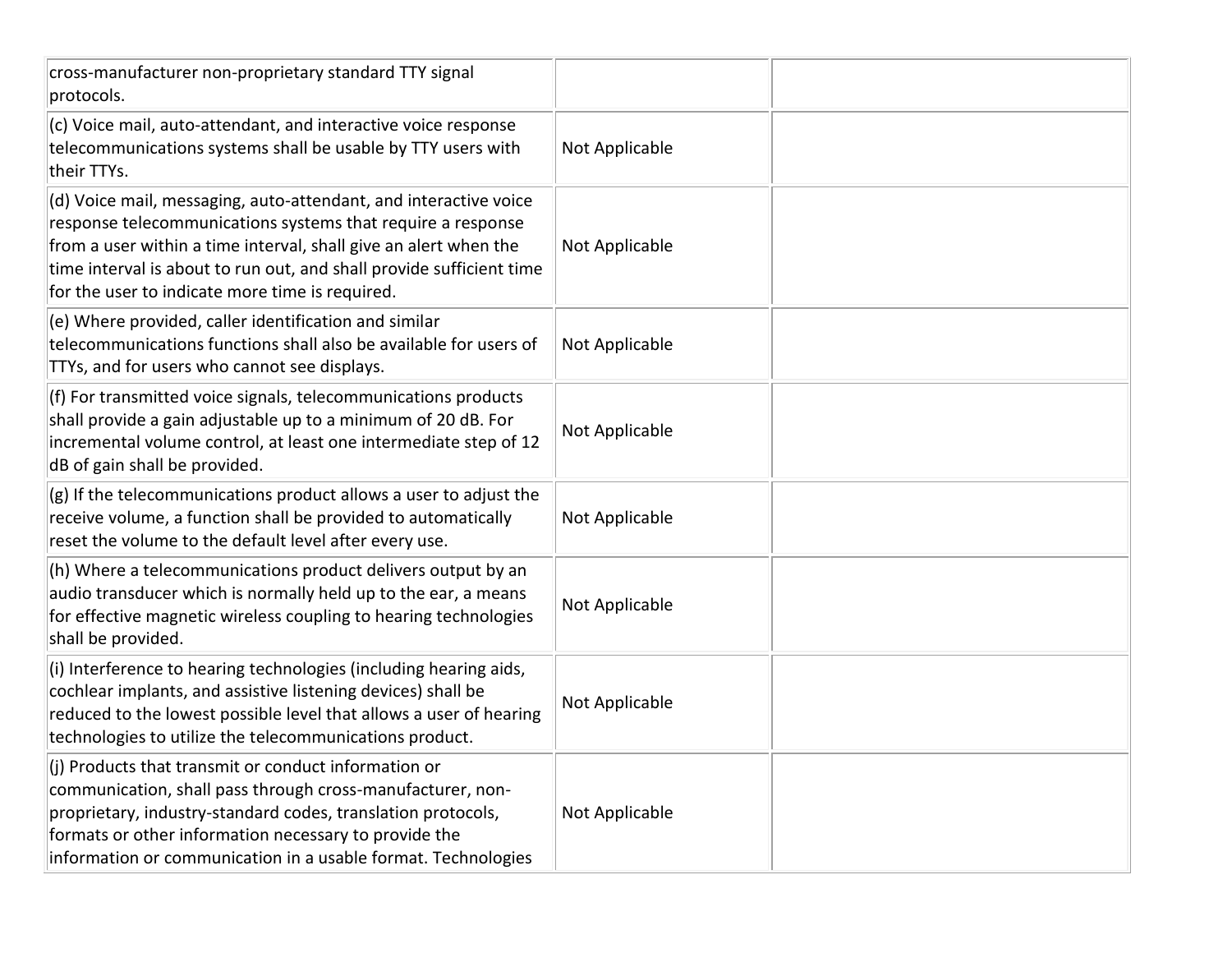| which use encoding, signal compression, format transformation,<br>or similar techniques shall not remove information needed for<br>access or shall restore it upon delivery.                                                                                                                                                |                |  |
|-----------------------------------------------------------------------------------------------------------------------------------------------------------------------------------------------------------------------------------------------------------------------------------------------------------------------------|----------------|--|
| (k)(1) Products which have mechanically operated controls or<br>keys shall comply with the following: Controls and Keys shall be<br>tactilely discernible without activating the controls or keys.                                                                                                                          | Not Applicable |  |
| $(k)(2)$ Products which have mechanically operated controls or<br>keys shall comply with the following: Controls and Keys shall be<br>operable with one hand and shall not require tight grasping,<br>pinching, twisting of the wrist. The force required to activate<br>controls and keys shall be 5 lbs. (22.2N) maximum. | Not Applicable |  |
| $(k)(3)$ Products which have mechanically operated controls or<br>keys shall comply with the following: If key repeat is supported,<br>the delay before repeat shall be adjustable to at least 2 seconds.<br>Key repeat rate shall be adjustable to 2 seconds per character.                                                | Not Applicable |  |
| (k)(4) Products which have mechanically operated controls or<br>keys shall comply with the following: The status of all locking or<br>toggle controls or keys shall be visually discernible, and<br>discernible either through touch or sound.                                                                              | Not Applicable |  |

# *Section 1194.24 Video and Multi-media Products – Detail*

| <b>Criteria</b>                                                                                                                                                                                                                                                                                                                                                                                                  | <b>Supporting Features</b> | <b>Remarks and explanations</b> |
|------------------------------------------------------------------------------------------------------------------------------------------------------------------------------------------------------------------------------------------------------------------------------------------------------------------------------------------------------------------------------------------------------------------|----------------------------|---------------------------------|
| $\vert$ a) All analog television displays 13 inches and larger, and<br>computer equipment that includes analog television receiver or<br>display circuitry, shall be equipped with caption decoder circuitry<br>which appropriately receives, decodes, and displays closed<br>captions from broadcast, cable, videotape, and DVD signals. As<br>soon as practicable, but not later than July 1, 2002, widescreen | Not Applicable             |                                 |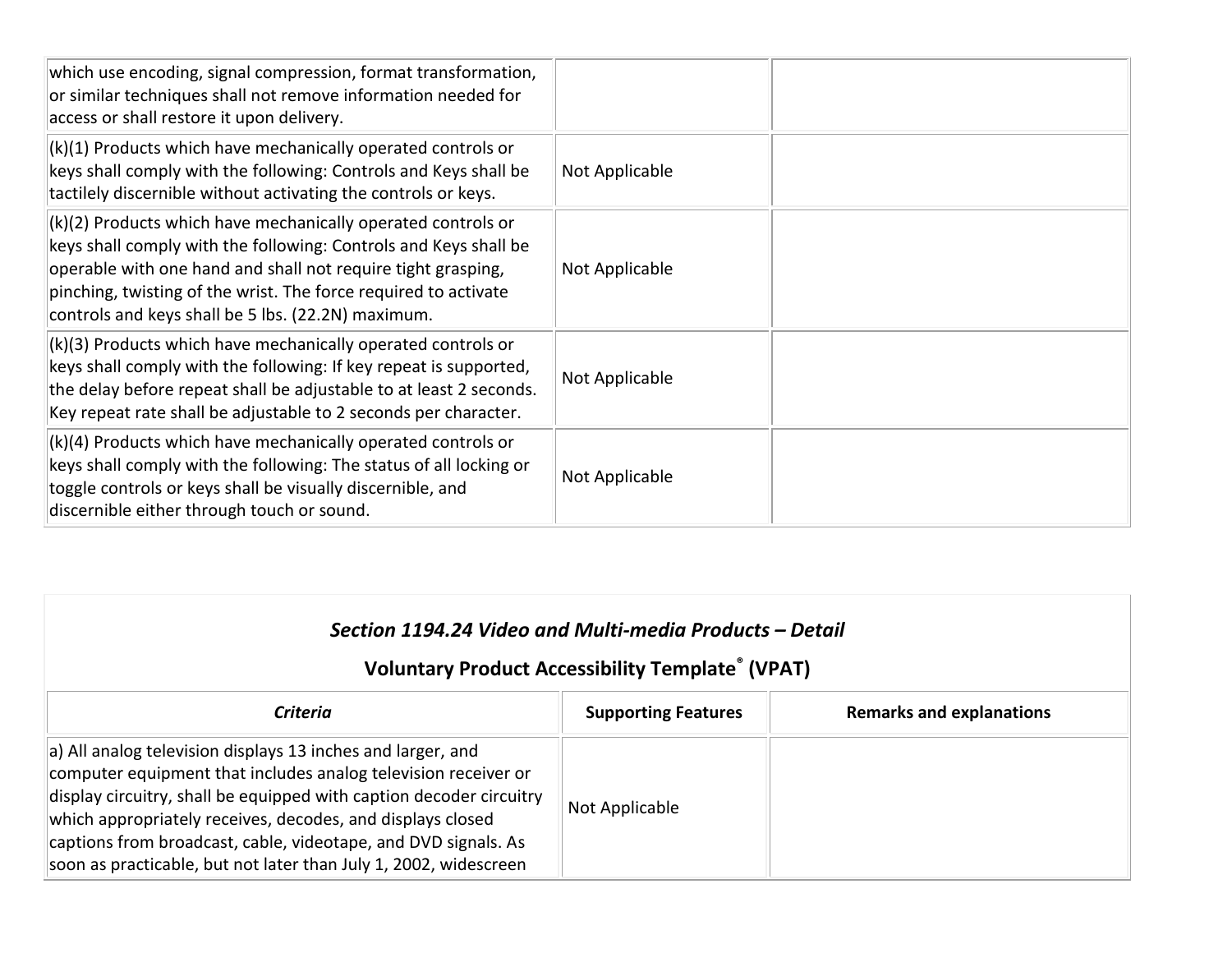| digital television (DTV) displays measuring at least 7.8 inches<br>vertically, DTV sets with conventional displays measuring at least<br>13 inches vertically, and stand-alone DTV tuners, whether or not<br>they are marketed with display screens, and computer equipment<br>that includes DTV receiver or display circuitry, shall be equipped<br>with caption decoder circuitry which appropriately receives,<br>decodes, and displays closed captions from broadcast, cable,<br>videotape, and DVD signals. |                |  |
|------------------------------------------------------------------------------------------------------------------------------------------------------------------------------------------------------------------------------------------------------------------------------------------------------------------------------------------------------------------------------------------------------------------------------------------------------------------------------------------------------------------|----------------|--|
| $\vert$ (b) Television tuners, including tuner cards for use in computers,<br>shall be equipped with secondary audio program playback<br>circuitry.                                                                                                                                                                                                                                                                                                                                                              | Not Applicable |  |
| $ $ (c) All training and informational video and multimedia<br>productions which support the agency's mission, regardless of<br>format, that contain speech or other audio information necessary<br>for the comprehension of the content, shall be open or closed<br>captioned.                                                                                                                                                                                                                                  | Not Applicable |  |
| $ $ (d) All training and informational video and multimedia<br>productions which support the agency's mission, regardless of<br>format, that contain visual information necessary for the<br>comprehension of the content, shall be audio described.                                                                                                                                                                                                                                                             | Not Applicable |  |
| $\vert$ (e) Display or presentation of alternate text presentation or audio<br>descriptions shall be user-selectable unless permanent.                                                                                                                                                                                                                                                                                                                                                                           | Not Applicable |  |

| Section 1194.25 Self-Contained, Closed Products - Detail<br><b>Voluntary Product Accessibility Template® (VPAT)</b>                                                                                |                            |                                 |
|----------------------------------------------------------------------------------------------------------------------------------------------------------------------------------------------------|----------------------------|---------------------------------|
| <b>Criteria</b>                                                                                                                                                                                    | <b>Supporting Features</b> | <b>Remarks and explanations</b> |
| (a) Self contained products shall be usable by people with<br>disabilities without requiring an end-user to attach Assistive<br>Technology to the product. Personal headsets for private listening | Not Applicable             |                                 |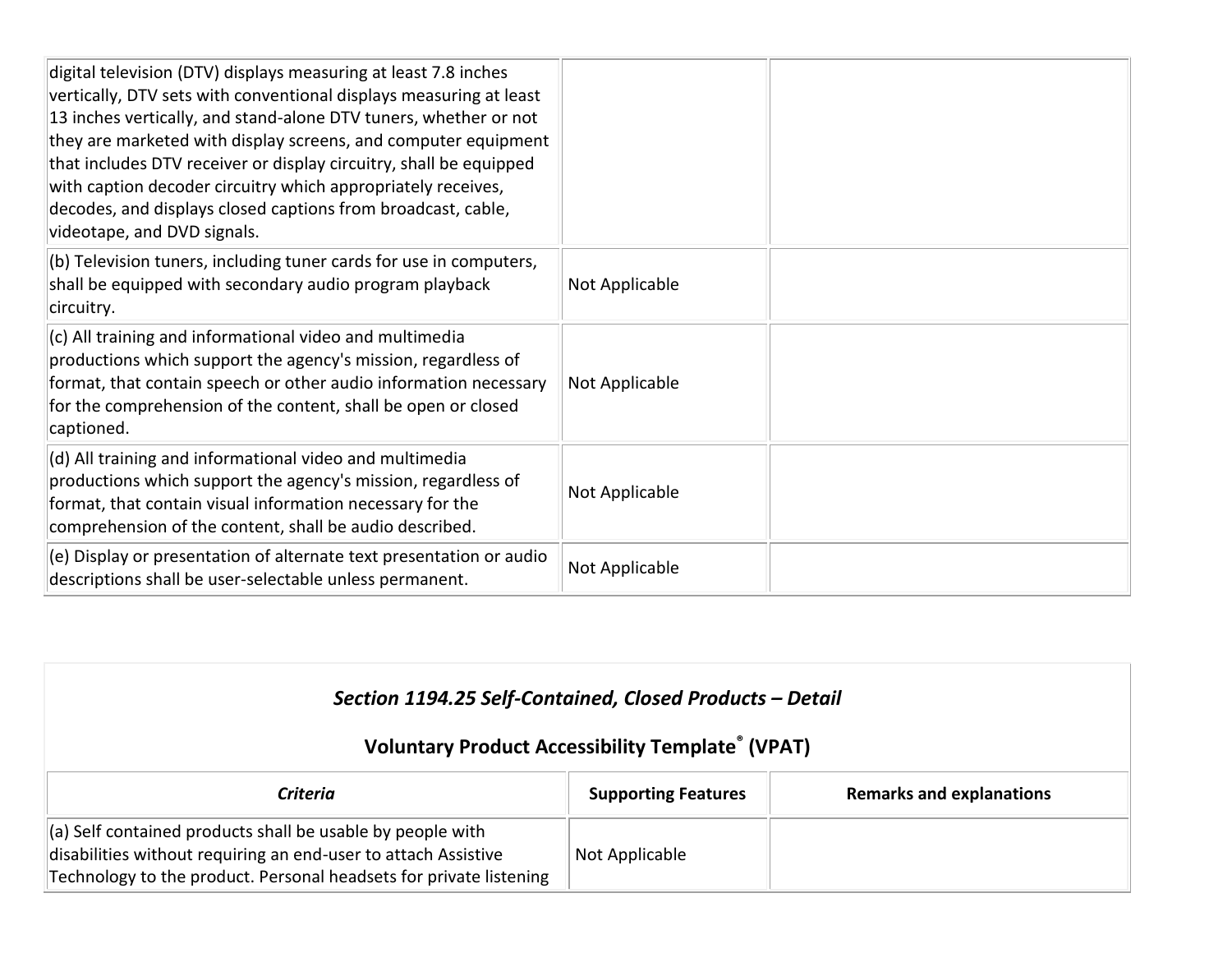| are not Assistive Technology.                                                                                                                                                                                                                                                                                                                                                                                                              |                |  |
|--------------------------------------------------------------------------------------------------------------------------------------------------------------------------------------------------------------------------------------------------------------------------------------------------------------------------------------------------------------------------------------------------------------------------------------------|----------------|--|
| (b) When a timed response is required, the user shall be alerted<br>and given sufficient time to indicate more time is required.                                                                                                                                                                                                                                                                                                           | Not Applicable |  |
| (c) Where a product utilizes touchscreens or contact-sensitive<br>controls, an input method shall be provided that complies with<br>§1194.23 (k) (1) through (4).                                                                                                                                                                                                                                                                          | Not Applicable |  |
| (d) When biometric forms of user identification or control are used,<br>an alternative form of identification or activation, which does not<br>require the user to possess particular biological characteristics,<br>shall also be provided.                                                                                                                                                                                               | Not Applicable |  |
| (e) When products provide auditory output, the audio signal shall<br>be provided at a standard signal level through an industry standard<br>connector that will allow for private listening. The product must<br>provide the ability to interrupt, pause, and restart the audio at<br>anytime.                                                                                                                                             | Not Applicable |  |
| (f) When products deliver voice output in a public area, incremental<br>volume control shall be provided with output amplification up to a<br>level of at least 65 dB. Where the ambient noise level of the<br>environment is above 45 dB, a volume gain of at least 20 dB above<br>the ambient level shall be user selectable. A function shall be<br>provided to automatically reset the volume to the default level<br>after every use. | Not Applicable |  |
| (g) Color coding shall not be used as the only means of conveying<br>information, indicating an action, prompting a response, or<br>distinguishing a visual element.                                                                                                                                                                                                                                                                       | Not Applicable |  |
| (h) When a product permits a user to adjust color and contrast<br>settings, a range of color selections capable of producing a variety<br>of contrast levels shall be provided.                                                                                                                                                                                                                                                            | Not Applicable |  |
| (i) Products shall be designed to avoid causing the screen to flicker<br>with a frequency greater than 2 Hz and lower than 55 Hz.                                                                                                                                                                                                                                                                                                          | Not Applicable |  |
| $(i)$ (1) Products which are freestanding, non-portable, and intended<br>to be used in one location and which have operable controls shall<br>comply with the following: The position of any operable control                                                                                                                                                                                                                              | Not Applicable |  |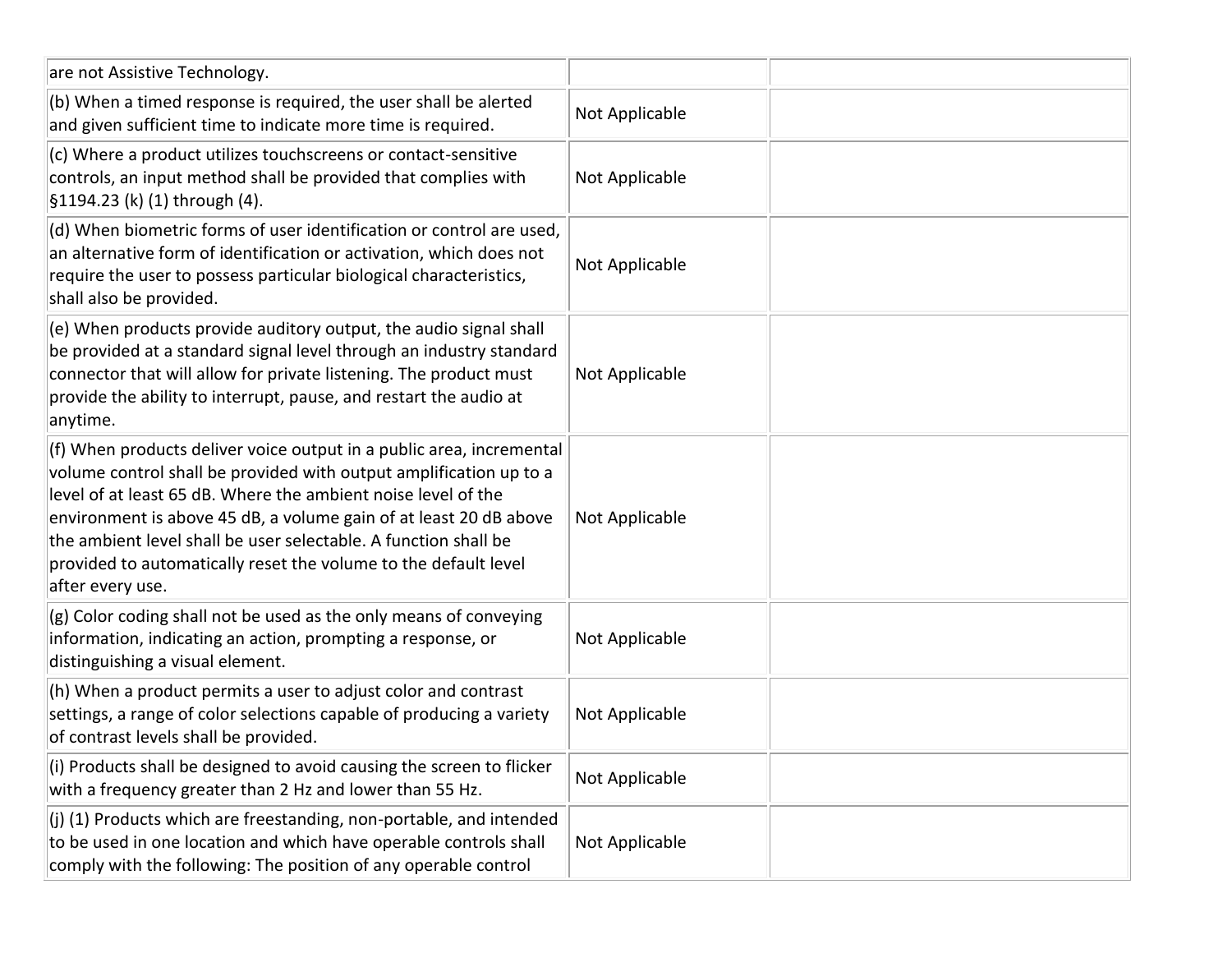| shall be determined with respect to a vertical plane, which is 48<br>inches in length, centered on the operable control, and at the<br>maximum protrusion of the product within the 48 inch length on<br>products which are freestanding, non-portable, and intended to be<br>used in one location and which have operable controls.                                     |                |  |
|--------------------------------------------------------------------------------------------------------------------------------------------------------------------------------------------------------------------------------------------------------------------------------------------------------------------------------------------------------------------------|----------------|--|
| $($ i)(2) Products which are freestanding, non-portable, and intended<br>to be used in one location and which have operable controls shall<br>comply with the following: Where any operable control is 10 inches<br>or less behind the reference plane, the height shall be 54 inches<br>maximum and 15 inches minimum above the floor.                                  | Not Applicable |  |
| $($ i)(3) Products which are freestanding, non-portable, and intended<br>to be used in one location and which have operable controls shall<br>comply with the following: Where any operable control is more<br>than 10 inches and not more than 24 inches behind the reference<br>plane, the height shall be 46 inches maximum and 15 inches<br>minimum above the floor. | Not Applicable |  |
| $\vert$ (j)(4) Products which are freestanding, non-portable, and intended<br>to be used in one location and which have operable controls shall<br>comply with the following: Operable controls shall not be more<br>than 24 inches behind the reference plane.                                                                                                          | Not Applicable |  |

| Section 1194.26 Desktop and Portable Computers - Detail<br><b>Voluntary Product Accessibility Template® (VPAT)</b>                                                       |                            |                                 |
|--------------------------------------------------------------------------------------------------------------------------------------------------------------------------|----------------------------|---------------------------------|
| Criteria                                                                                                                                                                 | <b>Supporting Features</b> | <b>Remarks and explanations</b> |
| (a) All mechanically operated controls and keys shall comply with<br>$\left  \frac{51194.23}{k} \right $ (1) through (4).                                                | Not Applicable             |                                 |
| $\vert$ (b) If a product utilizes touchscreens or touch-operated controls,<br>an input method shall be provided that complies with §1194.23<br>$\ $ (k) (1) through (4). | Not Applicable             |                                 |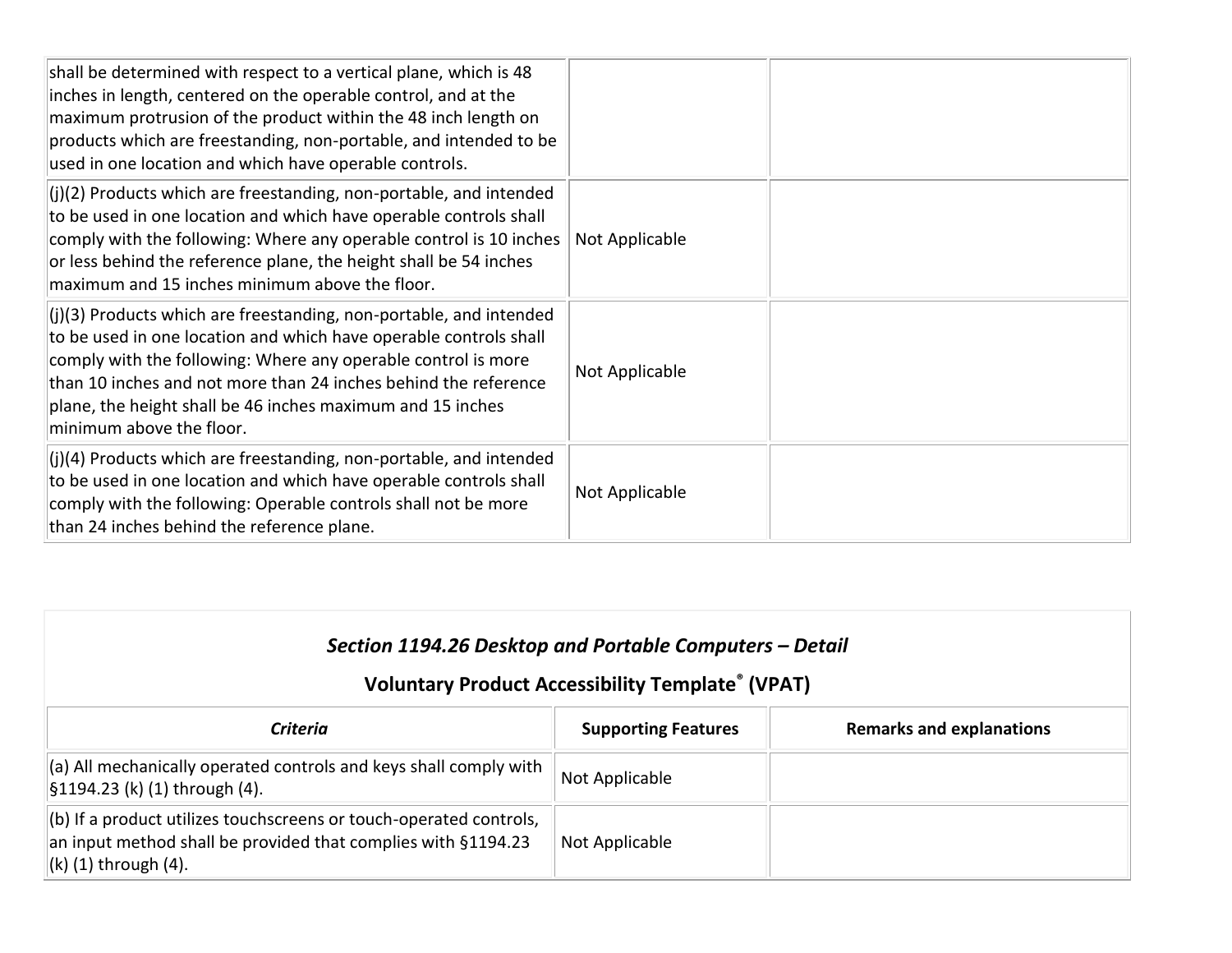| $\vert$ (c) When biometric forms of user identification or control are<br>used, an alternative form of identification or activation, which<br>does not require the user to possess particular biological<br>characteristics, shall also be provided. | Not Applicable |  |
|------------------------------------------------------------------------------------------------------------------------------------------------------------------------------------------------------------------------------------------------------|----------------|--|
| $\vert$ (d) Where provided, at least one of each type of expansion slots,<br>$\ $ ports and connectors shall comply with publicly available industry $\ $ Not Applicable<br>standards                                                                |                |  |

| Section 1194.31 Functional Performance Criteria - Detail<br><b>Voluntary Product Accessibility Template® (VPAT)</b>                                                                                                                                                                                                     |                            |                                               |
|-------------------------------------------------------------------------------------------------------------------------------------------------------------------------------------------------------------------------------------------------------------------------------------------------------------------------|----------------------------|-----------------------------------------------|
| <b>Criteria</b>                                                                                                                                                                                                                                                                                                         | <b>Supporting Features</b> | <b>Remarks and explanations</b>               |
| (a) At least one mode of operation and information retrieval that<br>does not require user vision shall be provided, or support for<br>Assistive Technology used by people who are blind or visually<br>impaired shall be provided.                                                                                     | Supported                  |                                               |
| (b) At least one mode of operation and information retrieval that<br>does not require visual acuity greater than 20/70 shall be provided<br>in audio and enlarged print output working together or<br>independently, or support for Assistive Technology used by people<br>who are visually impaired shall be provided. | Supported                  |                                               |
| (c) At least one mode of operation and information retrieval that<br>does not require user hearing shall be provided, or support for<br>Assistive Technology used by people who are deaf or hard of<br>hearing shall be provided                                                                                        | Supported                  |                                               |
| (d) Where audio information is important for the use of a product,<br>at least one mode of operation and information retrieval shall be<br>provided in an enhanced auditory fashion, or support for assistive<br>hearing devices shall be provided.                                                                     | Supported                  |                                               |
| (e) At least one mode of operation and information retrieval that                                                                                                                                                                                                                                                       | Not Applicable             | Speech is not required to use Pragma Fortress |